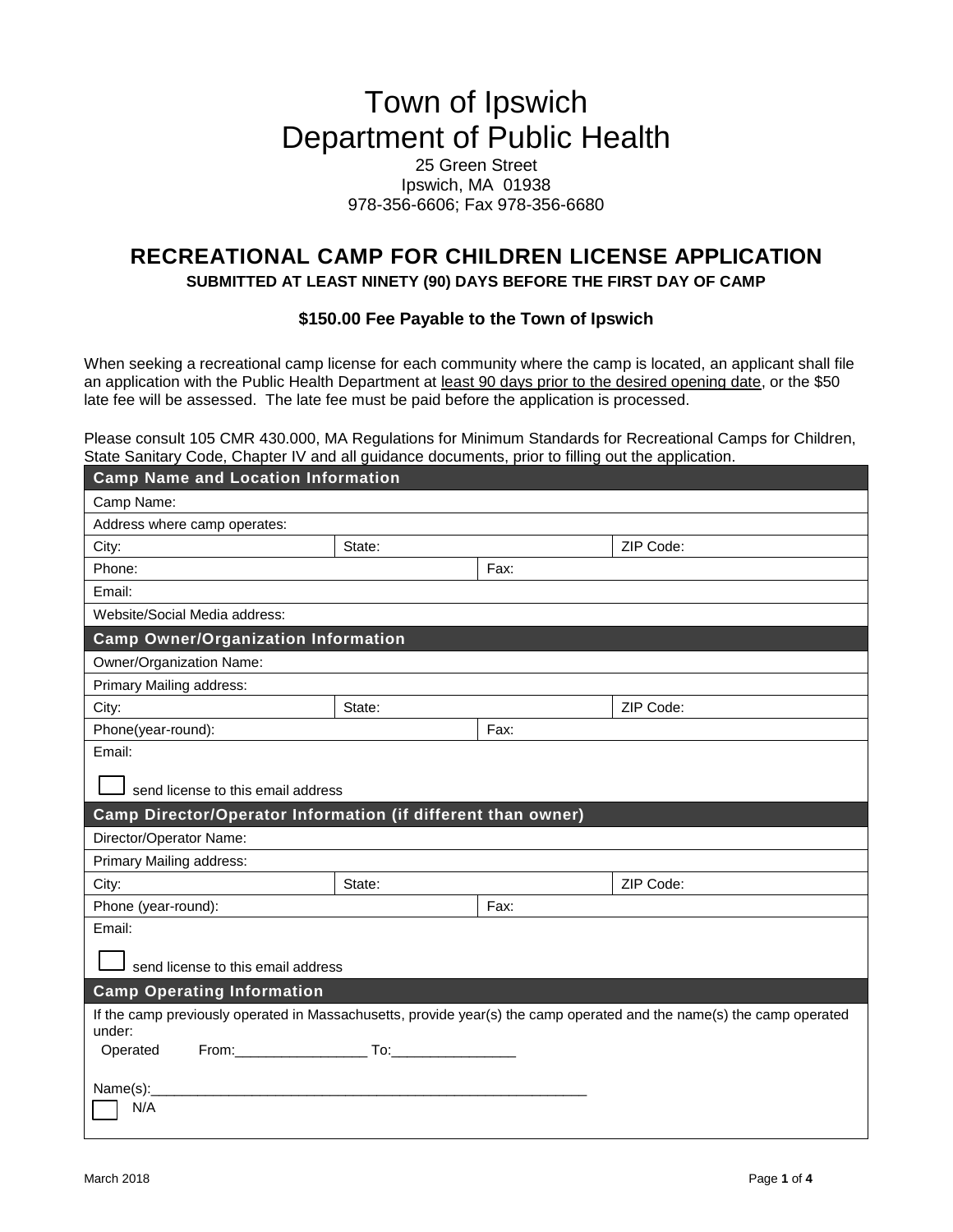| Has the camp's license ever been suspended or<br>revoked:(check):<br>Suspended<br>Revoked<br>Neither<br>Seasonal or Year-Round Camp: | Type of Camp:<br>Medical<br>Day<br>Residential<br>Primitive<br><b>Travel</b><br>Sport<br>Non Sport<br>Trip<br>Seasonal camp only: |  |  |  |  |
|--------------------------------------------------------------------------------------------------------------------------------------|-----------------------------------------------------------------------------------------------------------------------------------|--|--|--|--|
| Seasonal<br>Year-Round                                                                                                               |                                                                                                                                   |  |  |  |  |
|                                                                                                                                      |                                                                                                                                   |  |  |  |  |
| Swimming Pool(s):<br>Yes<br>Off-site<br>No                                                                                           |                                                                                                                                   |  |  |  |  |
| Names of beach, lake or river located at camp (if applicable):<br>Bathing Beach(s):<br>Yes<br>Off-site<br>No                         |                                                                                                                                   |  |  |  |  |
|                                                                                                                                      |                                                                                                                                   |  |  |  |  |
| Meals Provided:<br>Yes<br>No                                                                                                         |                                                                                                                                   |  |  |  |  |
| Camp Capacity (per Session):<br>Campers: ______________________                                                                      |                                                                                                                                   |  |  |  |  |
| <b>Health Care Consultant Information</b>                                                                                            |                                                                                                                                   |  |  |  |  |
| Name:                                                                                                                                |                                                                                                                                   |  |  |  |  |
| <b>MA License Number:</b>                                                                                                            | Phone (to reach during camp operations):                                                                                          |  |  |  |  |
|                                                                                                                                      |                                                                                                                                   |  |  |  |  |
| Type of Medical License:<br>Physician Assistant with pediatric training<br>Physician<br>Other:<br><b>Nurse Practitioner</b>          |                                                                                                                                   |  |  |  |  |
|                                                                                                                                      |                                                                                                                                   |  |  |  |  |
| <b>Health Care Supervisor Information</b>                                                                                            |                                                                                                                                   |  |  |  |  |
| Name:                                                                                                                                |                                                                                                                                   |  |  |  |  |
| MA License Number:                                                                                                                   | Age:                                                                                                                              |  |  |  |  |
| Type of Medical License, Registration or Training 105 CMR 430.159(C):                                                                |                                                                                                                                   |  |  |  |  |
| Physician<br>Physician Assistant<br>Nurse<br><b>Nurse Practitioner</b>                                                               | Other:<br>Attach current First Aid / CPR Training Certifications                                                                  |  |  |  |  |
| N/A<br><b>Aquatics Director Information</b>                                                                                          |                                                                                                                                   |  |  |  |  |
| Name:                                                                                                                                | Age:                                                                                                                              |  |  |  |  |
| Lifeguard Certificate issued by:                                                                                                     | American Red Cross CPR Certificate:                                                                                               |  |  |  |  |
|                                                                                                                                      |                                                                                                                                   |  |  |  |  |
| American First Aid Certificate:                                                                                                      | Previous aquatics supervisory experience:                                                                                         |  |  |  |  |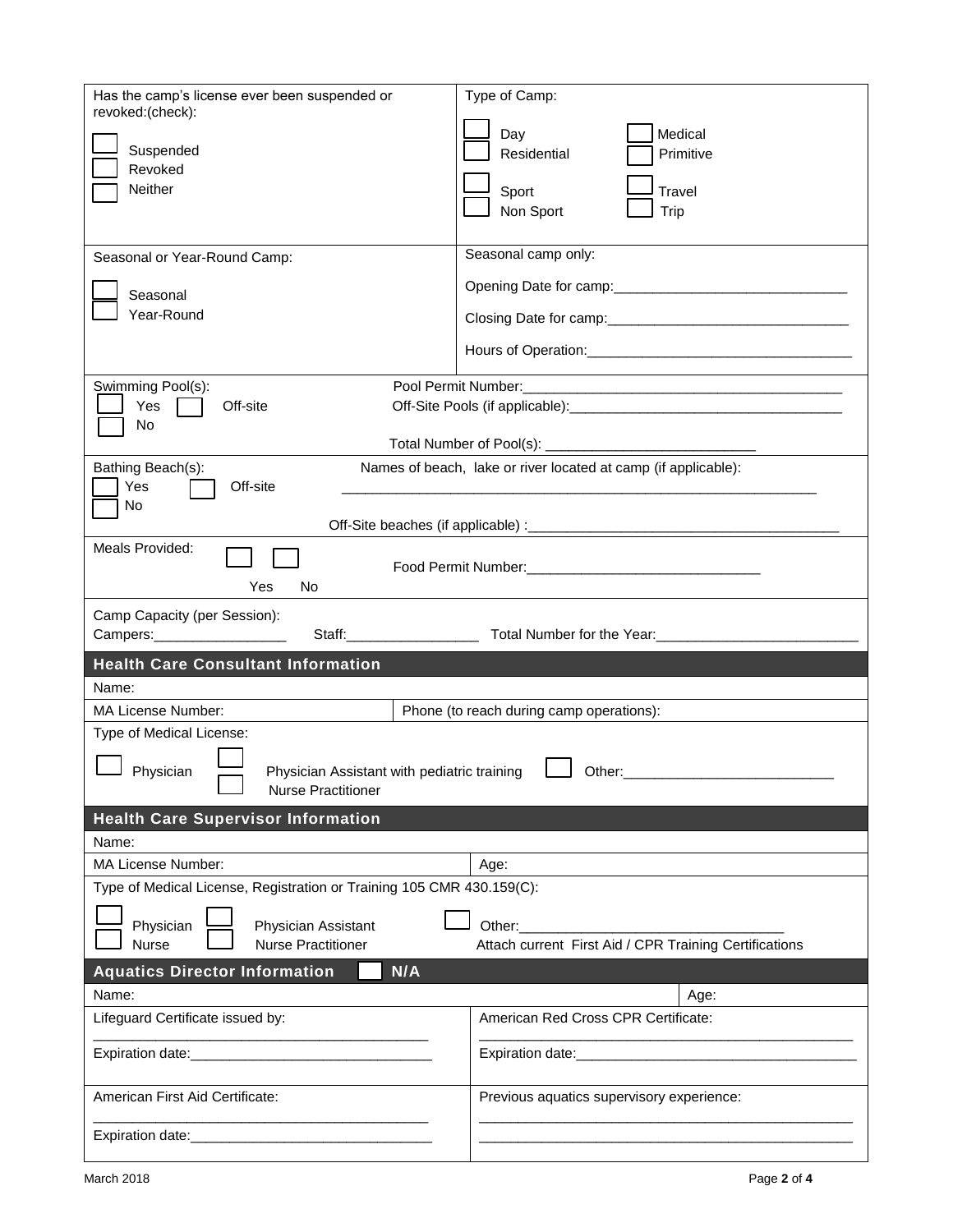| <b>Firearms Instructor Information</b><br>N/A                                                                                                                                                                                                                                                                         |                            |       |  |  |  |
|-----------------------------------------------------------------------------------------------------------------------------------------------------------------------------------------------------------------------------------------------------------------------------------------------------------------------|----------------------------|-------|--|--|--|
| Name:                                                                                                                                                                                                                                                                                                                 |                            |       |  |  |  |
| National Rifle Association Instructor's card (or equivalent):                                                                                                                                                                                                                                                         |                            |       |  |  |  |
| Date Certified:                                                                                                                                                                                                                                                                                                       | Expiration date: _________ |       |  |  |  |
| <b>Horseback Riding Instructor Information</b><br>N/A                                                                                                                                                                                                                                                                 |                            |       |  |  |  |
| Name:                                                                                                                                                                                                                                                                                                                 |                            |       |  |  |  |
| License Number:<br>Expiration date:                                                                                                                                                                                                                                                                                   |                            |       |  |  |  |
| Stable Location:<br>Licensed in accordance with MGL c.111 §155, 158:<br>Yes<br>No                                                                                                                                                                                                                                     |                            |       |  |  |  |
| Drinking Water and Plumbing Information                                                                                                                                                                                                                                                                               |                            |       |  |  |  |
| Is the camp a Public Water System (PWS) or connected to a town water supply?                                                                                                                                                                                                                                          |                            |       |  |  |  |
| <b>PWS</b><br>Town water supply<br>Other: 2000                                                                                                                                                                                                                                                                        |                            |       |  |  |  |
| Is the camp connected to a municipal sewer or other community, off-site sewage disposal system or is it served by on-site<br>sewage disposal system(s)?                                                                                                                                                               |                            |       |  |  |  |
| Municipal/Off-Site<br>On-Site (if on-site, Date of most recent septic tank pumping and inspection: ______________________                                                                                                                                                                                             |                            |       |  |  |  |
| <b>Comments or Additional Information</b>                                                                                                                                                                                                                                                                             |                            |       |  |  |  |
|                                                                                                                                                                                                                                                                                                                       |                            |       |  |  |  |
| <b>Certification and Signature</b>                                                                                                                                                                                                                                                                                    |                            |       |  |  |  |
| I authorize the verification of the information provided in and with the application is true, complete, and not misleading to the<br>knowledge and belief of the signer. I understand that any license granted based on false, incomplete, or misleading<br>information shall be subject to suspension or revocation. |                            |       |  |  |  |
| Signature<br>of applicant:                                                                                                                                                                                                                                                                                            | Title:                     |       |  |  |  |
| Name                                                                                                                                                                                                                                                                                                                  |                            | Date: |  |  |  |
| (Please Print):                                                                                                                                                                                                                                                                                                       |                            |       |  |  |  |
|                                                                                                                                                                                                                                                                                                                       |                            |       |  |  |  |

### **Documents to be submitted with Application**

- Procedures for the background review of staff and volunteers [105 CMR 430.090]
- iCORI details page and CORI policy (if applicable)
- Orientation Plan for Staff and Volunteers that lists all plans and procedures and describe each person's responsibilities
- List of all counselors, junior counselors, director, alternate director and volunteer names, ages, anticipated role at the camp, and all applicable certification(s)
- Documents to support the qualification of director and alternate director. Certifications for Health Supervisor, staff supervising specialized activities and lifeguards (if applicable)
- A copy of promotional literature [105 CMR 430.190(C)]
- Procedures for reporting suspected child abuse or neglect [105 CMR 430.093]
- A camp health care policy  $[105 \text{ CMR } 430.159 \text{ (B)}]$
- Health Care Consultant Agreement
- Health Care Consultant Acknowledgement of On-Site Medications
- Written policy for administration of medications and staff authorized